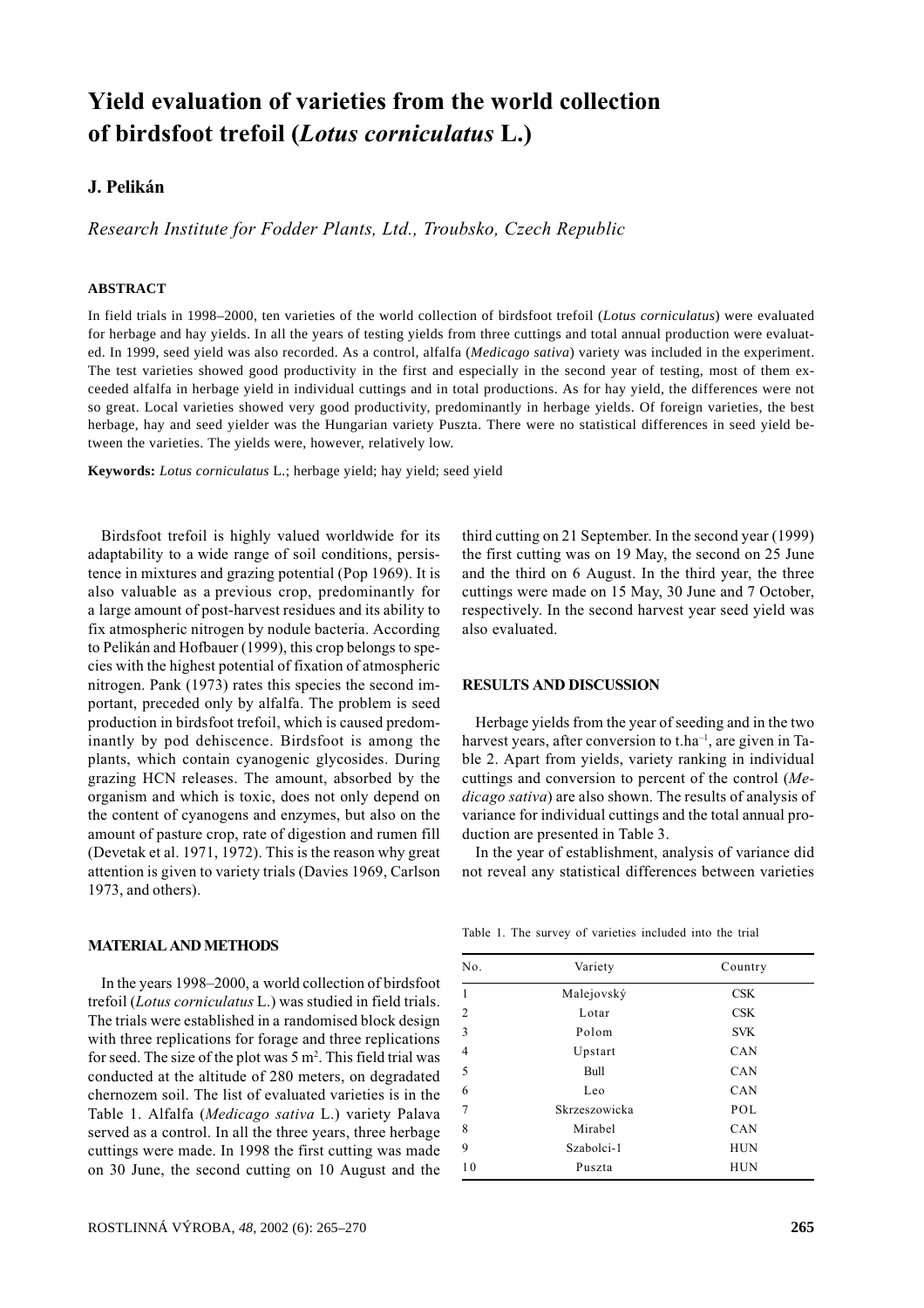Table 2. Herbage yields (t.ha<sup>-1</sup>) in individual cuttings and total annual production in individual years of testing

| Variety        |       | $1st$ cutting |          |       | $2^{\rm nd}$ cutting |         |       | 3 <sup>nd</sup> cutting |          | Total  |        |          |
|----------------|-------|---------------|----------|-------|----------------------|---------|-------|-------------------------|----------|--------|--------|----------|
|                | yield | $\%$ K        | ranking  | yield | $\%$ K               | ranking | yield | $\%$ K                  | ranking  | yield  | $\%$ K | ranking  |
|                |       |               |          |       |                      | 1998    |       |                         |          |        |        |          |
| $\mathbf{1}$   | 21.00 | 101.6         | 5.5      | 38.00 | 100.9                | 9.0     | 19.34 | 107.4                   | 2.0      | 78.34  | 102.6  | 3.0      |
| $\overline{c}$ | 21.00 | 101.6         | 5.5      | 41.00 | 108.9                | 3.0     | 16.00 | 88.9                    | 7.0      | 78.00  | 102.2  | 5.0      |
| $\mathfrak{Z}$ | 22.00 | 106.5         | 3.0      | 39.00 | 103.5                | 7.0     | 17.66 | 98.2                    | 5.5      | 78.66  | 103.1  | 2.0      |
| $\overline{4}$ | 24.00 | 116.1         | 1.0      | 38.66 | 102.7                | 8.0     | 13.00 | 72.2                    | 10.0     | 75.66  | 99.1   | 9.0      |
| 5              | 20.34 | 98.4          | 8.5      | 42.00 | 111.5                | 1.0     | 13.66 | 75.9                    | $8.0\,$  | 76.00  | 99.6   | $8.0\,$  |
| 6              | 22.66 | 109.7         | 2.0      | 37.34 | 99.1                 | 11.0    | 13.34 | 74.1                    | 9.0      | 73.34  | 96.1   | $10.0$   |
| $\tau$         | 20.34 | 98.4          | 8.5      | 39.34 | 104.4                | 6.0     | 18.34 | 101.9                   | 3.0      | 78.02  | 102.2  | 4.0      |
| $\,$ 8 $\,$    | 17.00 | 82.3          | 11.0     | 41.66 | 110.6                | 2.0     | 10.66 | 59.3                    | $11.0\,$ | 69.32  | 90.8   | $1\,1.0$ |
| 9              | 18.34 | 88.7          | $10.0\,$ | 40.34 | 107.1                | 4.5     | 17.66 | 98.2                    | 5.5      | 76.34  | 100.0  | 6.0      |
| 10             | 21.66 | 104.8         | 4.0      | 40.34 | 107.1                | 4.5     | 20.00 | 111.1                   | $1.0\,$  | 82.00  | 107.0  | $1.0$    |
| 11             | 20.66 | 100.0         | 7.0      | 37.66 | 100.0                | 10.0    | 18.00 | 100.0                   | 4.0      | 76.32  | 107.4  | 7.0      |
|                |       |               |          |       |                      | 1999    |       |                         |          |        |        |          |
| $\mathbf{1}$   | 41.34 | 99.2          | 6.0      | 35.34 | 117.8                | 2.0     | 33.66 | 129.5                   | 1.0      | 110.33 | 113.0  | 1.0      |
| $\overline{c}$ | 39.00 | 93.6          | $10.0\,$ | 36.66 | 122.2                | 1.0     | 32.00 | 123.1                   | 3.0      | 107.67 | 110.2  | 4.0      |
| $\mathfrak{Z}$ | 43.34 | 104.0         | 2.5      | 32.00 | 106.7                | 6.5     | 29.00 | 111.5                   | $8.0\,$  | 104.67 | 107.2  | 6.0      |
| $\overline{4}$ | 43.34 | 104.0         | 2.5      | 31.66 | 105.6                | 9.0     | 30.00 | 115.4                   | 6.5      | 105.00 | 107.5  | 5.0      |
| $\sqrt{5}$     | 38.66 | 92.8          | $1\,1.0$ | 33.34 | 111.1                | 4.0     | 30.66 | 118.0                   | $5.0\,$  | 102.67 | 105.1  | $8.0\,$  |
| 6              | 39.34 | 94.4          | 8.5      | 32.00 | 106.7                | 6.5     | 32.66 | 125.6                   | 2.0      | 104.00 | 106.5  | 7.0      |
| $\tau$         | 40.34 | 96.8          | 7.0      | 30.00 | 100.0                | 10.5    | 28.66 | 110.3                   | 9.0      | 99.00  | 101.4  | 9.0      |
| $\,$ 8 $\,$    | 39.34 | 94.4          | 8.5      | 32.00 | 106.7                | 6.5     | 27.00 | 103.9                   | $10.0\,$ | 98.33  | 100.7  | $10.0$   |
| 9              | 46.66 | 112.0         | 1.0      | 32.00 | 106.7                | 6.5     | 30.00 | 115.4                   | 6.5      | 108.67 | 111.3  | 2.0      |
| 10             | 42.00 | 100.8         | 4.0      | 35.00 | 116.7                | 3.0     | 31.34 | 120.5                   | 4.0      | 108.33 | 110.9  | 3.0      |
| 11             | 41.66 | 100.0         | 5.0      | 30.00 | 100.0                | 10.5    | 26.00 | 100.0                   | 11.0     | 97.67  | 100.0  | 11.0     |
|                |       |               |          |       |                      | 2000    |       |                         |          |        |        |          |
| $\mathbf{1}$   | 27.34 | 86.3          | 3.0      | 25.00 | 58.1                 | 7.0     | 6.34  | 57.6                    | 3.0      | 58.68  | 68.5   | 4.0      |
| $\overline{c}$ | 28.00 | 88.4          | 2.0      | 26.00 | 60.5                 | $6.0\,$ | 5.66  | 51.5                    | $5.0$    | 59.66  | 69.6   | 2.0      |
| $\mathfrak{Z}$ | 24.00 | 75.8          | 4.5      | 22.00 | 51.2                 | 9.0     | 5.34  | 48.5                    | 6.5      | 51.34  | 59.9   | 9.0      |
| $\overline{4}$ | 18.00 | 56.8          | $10.0\,$ | 30.00 | 69.8                 | 3.0     | 4.34  | 39.4                    | 8.5      | 52.34  | 68.9   | 7.0      |
| $\sqrt{5}$     | 21.34 | 67.4          | 8.0      | 21.00 | 48.8                 | 10.0    | 4.34  | 39.4                    | 8.5      | 46.68  | 54.5   | 10.0     |
| 6              | 17.66 | 55.8          | 11.0     | 18.00 | 41.9                 | 11.0    | 3.00  | 27.3                    | 11.0     | 38.66  | 45.1   | 11.0     |
| $\tau$         | 21.50 | 74.2          | 7.0      | 32.00 | 74.4                 | 2.0     | 5.34  | 48.5                    | 6.5      | 58.84  | 71.0   | 3.0      |
| $\,$ 8 $\,$    | 19.34 | 61.1          | 9.0      | 28.50 | 66.3                 | 4.0     | 4.00  | 36.4                    | 10.0     | 51.84  | 60.5   | $8\,.0$  |
| 9              | 23.66 | 74.7          | 6.0      | 27.00 | 62.8                 | 5.0     | 6.00  | 54.6                    | 4.0      | 56.66  | 66.2   | $6.0$    |
| 10             | 24.00 | 75.8          | 4.5      | 24.00 | 55.8                 | 8.0     | 9.00  | 81.8                    | $2.0$    | 57.00  | 66.5   | 5.0      |
| 11             | 31.66 | 100.0         | 1.0      | 43.00 | 100.0                | 1.0     | 11.00 | 100.0                   | 1.0      | 85.66  | 100.0  | 1.0      |

except the third cutting where statistically significant differences between varieties were found. In the first cutting of the seeding year (1998) the yields of birdsfoot trefoil ranged from 17.0 to 24.0 t.ha<sup>-1</sup>, in the second cutting from 37.3 to 42.0 t.ha<sup>-1</sup> and in the third cutting from 10.7 to 20.0 t.ha<sup>-1</sup>. The total annual production was 69.3 to 82.0 t.ha<sup>-1</sup>. In the first cutting, the highest yielding variety was Upstart, in the second cutting the variety Bull

Table 3. Results of analysis of variance of herbage yields in individual cuttings and total annual production

| Source of<br>variability | Year |    | ΜS            |               |               |            |  |
|--------------------------|------|----|---------------|---------------|---------------|------------|--|
|                          |      |    | $1st$ cutting | $2nd$ cutting | $3rd$ cutting | total      |  |
| Varieties                | 1998 | 10 | 11.09         | 7.74          | $27.56*$      | 31.55      |  |
|                          | 1999 | 10 | 17.56         | 13.79         | 16.34         | 58.22      |  |
|                          | 2000 | 10 | $56.55***$    | 134.46**      | $16.02**$     | $405.10**$ |  |

\*  $P > 0.05$ , \*\*  $P > 0.01$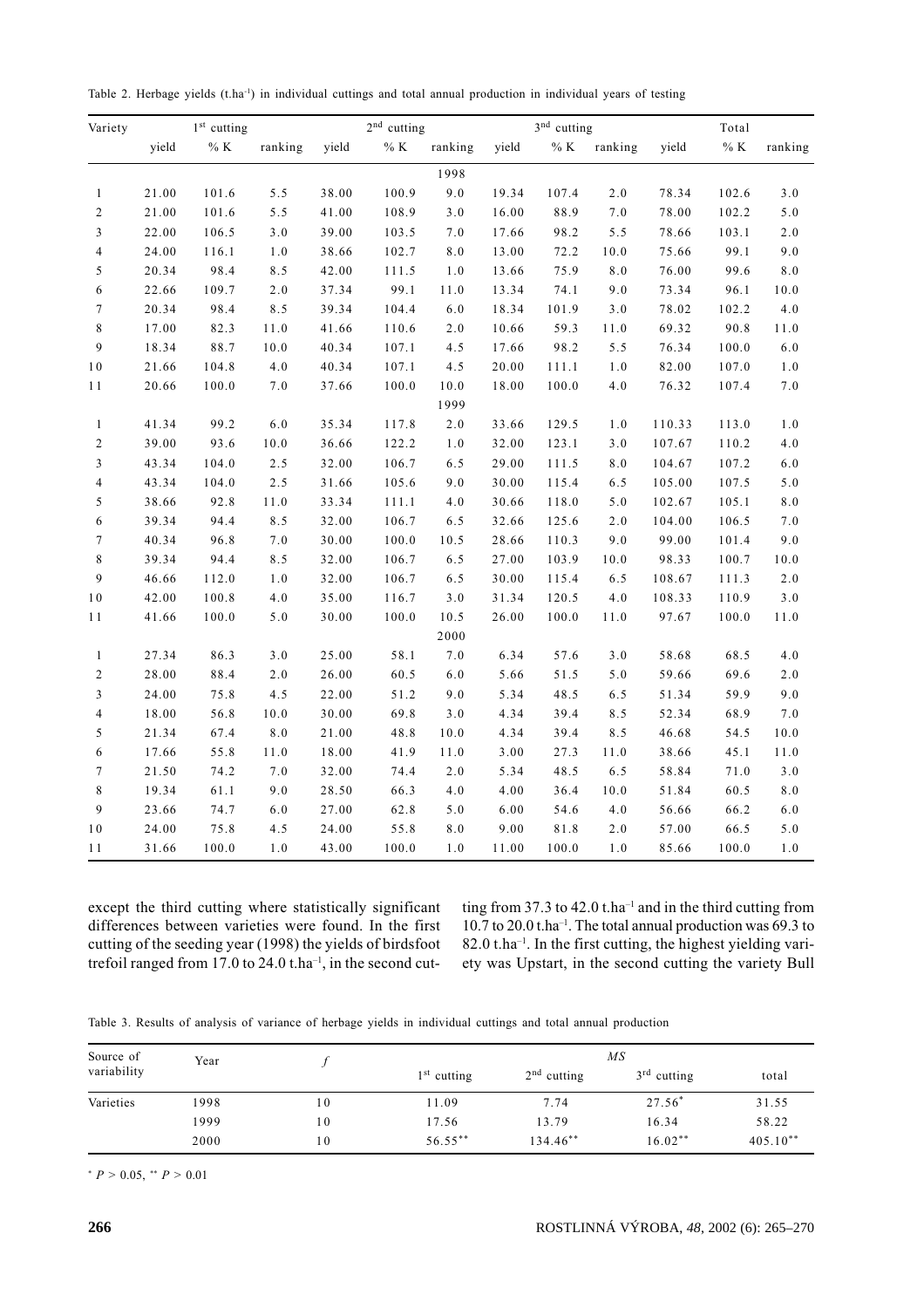Table 4. Hay yields (t.ha<sup>-1</sup>) in individual cuttings and total annual production in individual years of testing

| Variety          |       | $1st$ cutting |          |       | $2^{\rm nd}$ cutting |         |       | $3^{\rm nd}$ cutting |            | Total |        |         |
|------------------|-------|---------------|----------|-------|----------------------|---------|-------|----------------------|------------|-------|--------|---------|
|                  | yield | $\%$ K        | ranking  | yield | $\%$ K               | ranking | yield | $\%$ K               | ranking    | yield | $\%$ K | ranking |
|                  |       |               |          |       |                      | 1998    |       |                      |            |       |        |         |
| $\mathbf{1}$     | 3.64  | 67.0          | 9.0      | 8.72  | 87.9                 | 8.0     | 4.10  | 86.4                 | $4.0$      | 16.46 | 81.9   | 7.0     |
| $\overline{c}$   | 4.04  | 74.4          | 5.0      | 9.90  | 99.9                 | 5.0     | 3.86  | 81.4                 | $5.0$      | 17.80 | 88.6   | 5.0     |
| 3                | 3.84  | 70.5          | 6.0      | 8.44  | 85.1                 | 9.0     | 3.82  | 80.6                 | $6.0\,$    | 16.10 | 80.1   | 8.0     |
| $\overline{4}$   | 4.80  | 88.2          | $3.0$    | 8.92  | 89.9                 | 7.0     | 3.00  | 63.2                 | 9.0        | 16.72 | 83.2   | $6.0\,$ |
| $\sqrt{5}$       | 3.66  | 67.4          | $8\,.0$  | 11.38 | 114.8                | $1\,.0$ | 3.70  | 78.2                 | 7.0        | 18.74 | 93.3   | $3.0$   |
| 6                | 4.86  | 89.5          | $2.0\,$  | 6.92  | 69.7                 | 11.0    | 2.48  | 52.2                 | $10.0$     | 14.26 | 73.8   | $11.0$  |
| $\tau$           | 4.08  | 75.0          | 4.0      | 10.58 | 106.8                | 2.0     | 4.54  | 104.1                | 3.0        | 19.20 | 97.5   | $2.0\,$ |
| $\,8\,$          | 2.92  | 53.8          | $1\,1.0$ | 10.08 | 101.8                | 3.0     | 1.92  | 40.4                 | $11.0\,$   | 14.92 | 74.3   | 9.0     |
| $\mathbf{9}$     | 3.44  | 63.2          | 10.0     | 7.48  | 75.5                 | 10.0    | 3.28  | 69.2                 | $8.0\,$    | 13.20 | 74.0   | 10.0    |
| 10               | 3.72  | 68.3          | $7.0\,$  | 9.68  | 97.7                 | $6.0\,$ | 4.80  | 101.3                | 1.0        | 18.20 | 90.5   | $4.0$   |
| 11               | 5.44  | 100.0         | 1.0      | 9.92  | 100.0                | 4.0     | 4.74  | 100.0                | 2.0        | 20.10 | 100.0  | $1.0\,$ |
|                  |       |               |          |       |                      | 1999    |       |                      |            |       |        |         |
| $\mathbf{1}$     | 5.72  | 71.5          | 5.5      | 6.38  | 134.8                | 1.0     | 6.32  | 85.7                 | 7.0        | 18.42 | 87.6   | 5.0     |
| $\sqrt{2}$       | 5.10  | 63.7          | $8\,.0$  | 6.20  | 109.4                | $2.0\,$ | 5.82  | 79.0                 | $8.0$      | 17.12 | 81.4   | $8\,.0$ |
| $\mathfrak{Z}$   | 5.48  | 68.5          | 7.0      | 6.02  | 106.4                | 4.0     | 6.96  | 94.5                 | 6.0        | 18.46 | 87.8   | $4.0\,$ |
| $\overline{4}$   | 5.86  | 73.2          | $3.0$    | 6.04  | 106.8                | $3.0$   | 5.26  | 71.3                 | $1\,1\,.0$ | 17.16 | 81.5   | 7.0     |
| 5                | 4.12  | 51.4          | 11.0     | 5.10  | 90.1                 | 9.0     | 7.84  | $106.5\,$            | 3.0        | 17.06 | 81.2   | 9.0     |
| 6                | 4.74  | 59.3          | 9.0      | 5.00  | 88.3                 | 10.0    | 8.56  | 116.1                | 2.0        | 18.30 | 87.0   | 6.0     |
| $\boldsymbol{7}$ | 5.84  | 73.0          | $4.0\,$  | 4.30  | 75.9                 | 11.0    | 5.74  | 77.8                 | 9.0        | 15.88 | 75.5   | $10.0$  |
| $\,$ 8 $\,$      | 4.68  | 58.4          | $10.0\,$ | 5.24  | 92.7                 | 7.0     | 5.40  | 73.3                 | $10.0\,$   | 15.32 | 72.9   | $11.0$  |
| 9                | 6.44  | 80.4          | $2.0\,$  | 5.32  | 94.1                 | $6.0\,$ | 7.32  | 99.4                 | 5.0        | 19.08 | 90.8   | $3.0$   |
| 10               | 5.72  | 71.6          | 5.5      | 5.18  | 91.6                 | $8.0\,$ | 8.64  | 117.3                | 1.0        | 19.54 | 93.1   | 2.0     |
| 11               | 8.00  | 100.0         | 1.0      | 5.66  | 100.0                | 5.0     | 7.36  | 100.0                | 4.0        | 21.02 | 100.0  | 1.0     |
|                  |       |               |          |       |                      | 2000    |       |                      |            |       |        |         |
| $\mathbf{1}$     | 4.75  | 57.0          | 3.0      | 4.35  | 38.4                 | $7.0\,$ | 1.34  | 46.2                 | $5.0$      | 10.44 | 46.3   | 6.0     |
| $\overline{c}$   | 5.39  | 64.7          | 2.0      | 5.00  | 44.2                 | $5.0\,$ | 1.36  | 46.9                 | 4.0        | 11.75 | 52.1   | $3.0$   |
| 3                | 4.19  | 50.2          | 6.0      | 3.84  | 33.9                 | 10.0    | 1.15  | 39.8                 | 7.0        | 9.18  | 40.7   | 9.0     |
| $\overline{4}$   | 3.60  | 43.2          | $10.0\,$ | 6.00  | 53.0                 | $3.0$   | 1.00  | 34.5                 | 9.0        | 10.60 | 47.0   | 5.0     |
| 5                | 3.85  | 46.2          | $8\,.0$  | 3.78  | 33.4                 | 11.0    | 1.17  | 40.5                 | 6.0        | 8.80  | 39.0   | 10.0    |
| 6                | 3.79  | 45.5          | 9.0      | 3.87  | 34.2                 | 9.0     | 0.56  | 19.3                 | $1\,1.0$   | 8.22  | 36.5   | 11.0    |
| $\tau$           | 4.72  | 56.6          | 4.0      | 6.42  | 56.7                 | $2.0\,$ | 1.43  | 49.4                 | 3.0        | 12.57 | 55.8   | $2.0$   |
| $\,$ 8 $\,$      | 3.32  | 39.8          | 11.0     | 4.90  | 43.3                 | $6.0\,$ | 0.97  | 33.3                 | $10.0\,$   | 9.19  | 40.7   | $8\,.0$ |
| 9                | 4.44  | 53.3          | $5.0\,$  | 5.07  | 44.8                 | 4.0     | 1.11  | 38.2                 | $8.0\,$    | 10.61 | 47.1   | 4.0     |
| $1\,0$           | 4.11  | 49.4          | $7.0\,$  | 4.12  | 36.4                 | $8.0\,$ | 2.16  | 74.5                 | 2.0        | 10.39 | 46.1   | $7.0\,$ |
| 11               | 8.33  | 100.0         | 1.0      | 11.32 | 100.0                | 1.0     | 2.90  | 100.0                | 1.0        | 22.55 | 100.0  | 1.0     |

and in the third cutting as well as in the total annual production the variety Puszta.

by 9 varieties, in the third cutting by 3 varieties and in the total annual production by 6 varieties.

In the first cutting alfalfa was exceeded in herbage yield by 6 varieties of birdsfoot trefoil, in the second cutting

In 1999, analysis of variance did not show any statistical differences between the varieties tested. Herbage

Table 5. Results of analysis of variance of hay yields in individual cuttings and total annual production

| Source of   | Year |    | $\overline{MS}$ |               |               |           |  |
|-------------|------|----|-----------------|---------------|---------------|-----------|--|
| variability |      |    | $1st$ cutting   | $2nd$ cutting | $3rd$ cutting | total     |  |
| Varieties   | 1998 | 10 | $1.58***$       | $5.31***$     | $2.81***$     | $10.82**$ |  |
|             | 1999 | 10 | 3.21            | $2.26***$     | $4.45***$     | $8.18***$ |  |
|             | 2000 | 10 | $5.67***$       | $14.12***$    | $1.22***$     | $46.70**$ |  |

\*  $P > 0.05$ , \*\*  $P > 0.01$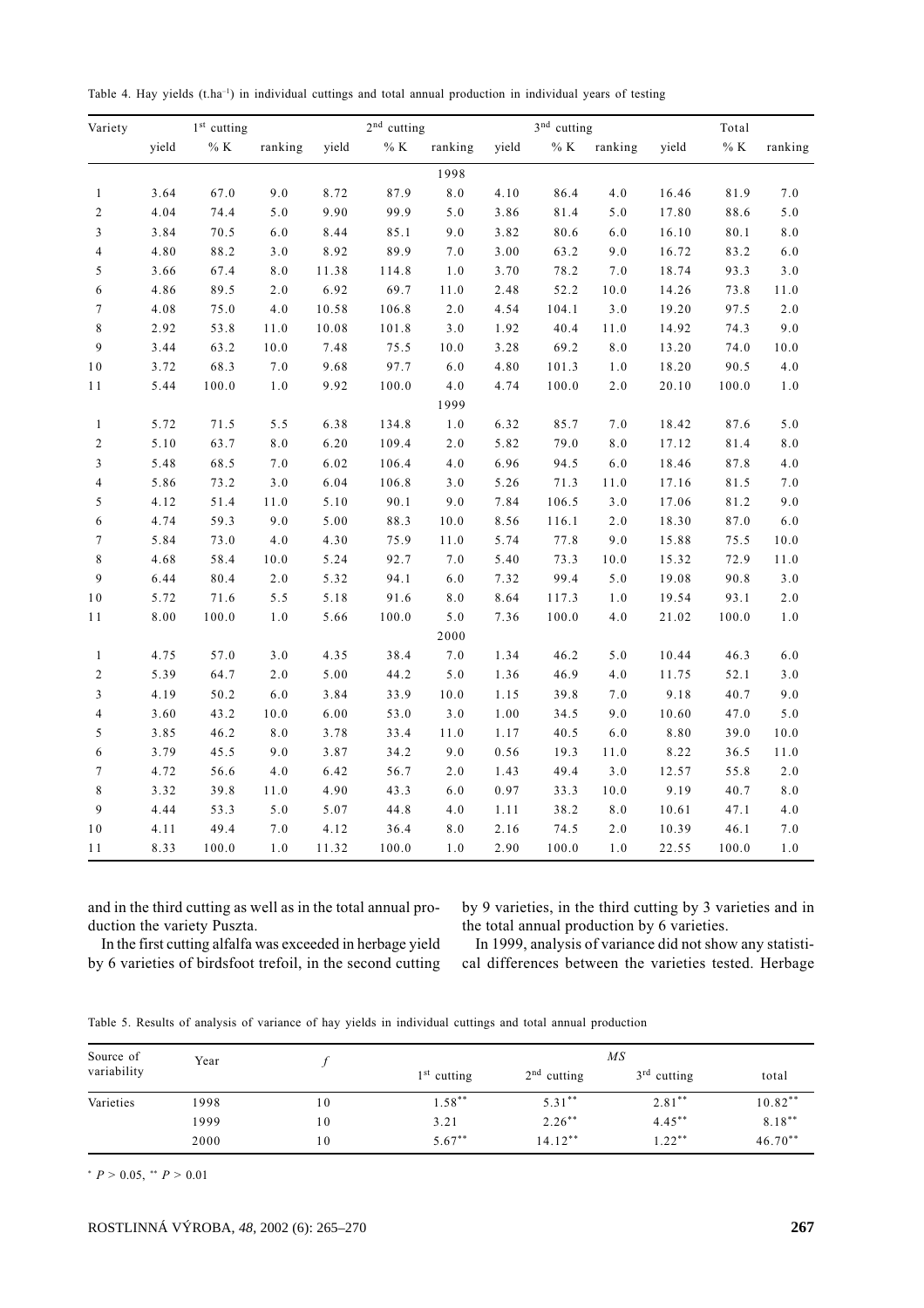yields in the first cutting fluctuated from 38.7 to  $46.7$  t.ha<sup>-1</sup>, in the second cutting from 30.0 to 36.7 t.ha<sup>-1</sup>, in the third cutting from 27.0 to 33.7 t.ha<sup>-1</sup> and in the total annual production from 98.3 to 110.3 t.ha<sup>-1</sup>. The highest yield was produced in the first cutting by Szabolci-1, in the second cutting by Lotar, in the third cutting and in the total annual production by Malejovský. In the first cutting of this year, alfalfa was out yielded by 4 trefoil varieties, in the second cutting by 9 varieties, in the third cutting by 10 varieties and in the total annual production also by all 10 varieties of birdsfoot trefoil.

In the last year of testing (2000) analysis of variance revealed statistically highly significant differences between varieties in all three cuttings and in the total annual production. This was caused predominantly by high herbage vields in alfalfa. In the first cutting of the year, alfalfa highly significantly out yielded all test varieties of birdsfoot trefoil, except for the local varieties Malejovský and Lotar, in the second and third cuttings and in the total annual production it highly significantly out yielded all test varieties of birdsfoot trefoil. In this vear there were, however, statistically highly significant differences even between the test varieties of birdsfoot trefoil. In the first cutting the local varieties Malejovský and Lotar out yielded the varieties Upstart, Bull, Leo and Mirabel and also the varieties Puszta, Polom, Szabolci-1 and Skrzeszowicka highly significantly out yielded the varieties Upstart and Leo. In the second cutting there were highly significant differences between all the test varieties, in the third cutting only the variety Puszta highly significantly out yielded the varieties Polom, Upstart, Bull, Leo, Skrzeszowicka and Mirabel. As for the total annual production, the varieties Skrzeszowicka, Lotar, Upstart, Malejovský, Puszta and Szabolci-1 highly significantly out yielded the varieties Bull and Leo and the varieties Mirabel and Polom outyielded the variety Leo.

Herbage yields in the first cutting ranged from 17.7 to  $28.0$  t.ha<sup>-1</sup>, in the second cutting from 18.0 to 32.0 t.ha<sup>-1</sup>, in the third cutting from  $3.0$  to  $9.0$  t.ha<sup>-1</sup> and in the total annual production from 38.7 to 59.7 t.ha<sup>-1</sup>. The highest yield in the first and the second cutting of this year was produced by the Polish variety Skrzeszowicka, in the third cutting by the variety Puszta and in the total annual production by the local variety Lotar. None of the test varieties of birdsfoot trefoil out yielded alfalfa in this year.

Hay yields (converted to  $t.ha^{-1}$ ) are given in Table 4. The results of analysis of variance for individual cuttings and the total annual production are presented in Table 5. In contrast to herbage yields, analysis of hay yields revealed statistically highly significant differences between test varieties in all cuttings and the total annual production except for the first cutting of the year 1999. The varieties showing the differences are presented in Table 6.

In the first cutting of the year of establishment, the yields of birdsfoot trefoil ranged from 2.9 to 4.9 t.ha<sup>-1</sup> and Table 6. Survey of treatments in which analysis of variance revealed statisticallly highly significant differences in hay yields

| 1998 | $1st$ cutting           | 11 > 1, 3, 5, 7, 8, 9, 10          |
|------|-------------------------|------------------------------------|
|      |                         | 6 > 8, 9                           |
|      |                         | 4 > 8, 9                           |
|      | 2 <sup>nd</sup> cutting | 5, 7 > 1, 3, 4, 6, 9               |
|      |                         | 8 > 3, 6, 9                        |
|      |                         | 11, 2, 10 > 6, 9                   |
|      |                         | 4, 1 > 6                           |
|      | $3rd$ cutting           | 7 > 4, 6, 8                        |
|      |                         | 10, $11 > 6$ , 8                   |
|      |                         | 1, 2, 3 > 8                        |
|      | total                   | 11 > 1, 3, 4, 6, 8, 9              |
|      |                         | 7 > 3, 6, 8, 9                     |
|      |                         | 5, 10 > 6, 8, 9                    |
| 1999 | $1st$ cutting           |                                    |
|      | 2 <sup>nd</sup> cutting | 1 > 3, 4, 5, 6, 7, 8, 9, 10, 11    |
|      |                         | 2 > 5, 7                           |
|      |                         | 4, 3 > 7                           |
|      | $3rd$ cutting           | 10, 6 > 1, 2, 3, 4, 7, 8           |
|      |                         | 5 > 2, 4, 7, 8                     |
|      |                         | 11, 9 > 4, 7, 8                    |
|      |                         | 3 > 4                              |
|      | total                   | 11 > 1, 2, 3, 4, 5, 6, 7, 8        |
|      |                         | 10 > 2, 5, 7, 8                    |
|      |                         | 9, 3, 1 > 7, 8                     |
|      |                         | 6 > 8                              |
| 2000 | $1st$ cutting           | 11 > 1, 2, 3, 4, 5, 6, 7, 8, 9, 10 |
|      |                         | 2 > 3, 4, 5, 6, 8, 10              |
|      |                         | 1, 7 > 4, 8                        |
|      |                         | 9 > 8                              |
|      | $2nd$ cutting           | 11 > 1, 2, 3, 4, 5, 6, 7, 8, 9, 10 |
|      | $3rd$ cutting           | 11 > 1, 2, 3, 4, 5, 6, 7, 8, 9     |
|      |                         | 10 > 1, 2, 3, 4, 5, 6, 8, 9        |
|      |                         | 7, 2 > 6                           |
|      | total                   | 10 > 1, 2, 3, 4, 5, 6, 7, 8, 9, 10 |
|      |                         | 7 > 1, 3, 4, 5, 6, 8, 9, 10        |
|      |                         | 2 > 3, 5, 6, 8                     |
|      |                         | 9, 4 > 5, 6                        |
|      |                         | 1, 10 > 6                          |

the highest yield was produced by the Polish variety Skrzeszowicka. In the second cutting the yields fluctuated from 6.9 to 11.4 t.ha<sup>-1</sup> and the top yielder was the Canadian variety Bull. In the third cutting the yields were between 1.9 and 4.8 t.ha<sup>-1</sup> and the top yielding variety was the Hungarian variety Puszta. The total annual production of hay in this year was 14.3 to 19.2 t.ha<sup>-1</sup>. The highest yield was achieved by the Polish variety Skrzeszowicka.

In the first cutting of the second year hay yields ranged from 4.1 to  $6.4$  t.ha<sup>-1</sup> and the highest yield was produced by the Hungarian variety Szabolci-1, in the second cutting the yields were 4.3 to  $6.4$  t.ha<sup>-1</sup> and the top yielding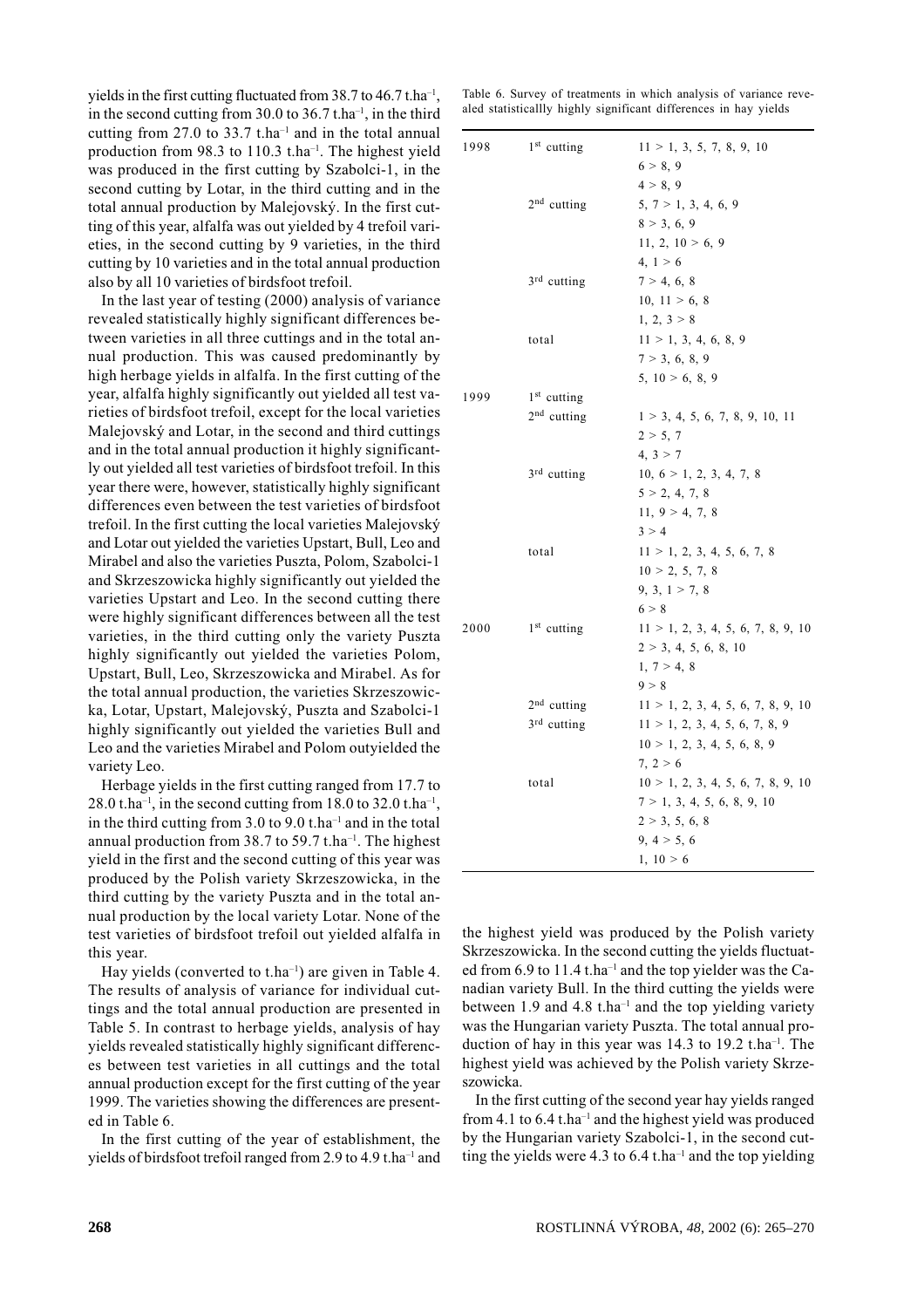Table 7. Seed yields in the year 1999

| No.            | Variety       | $t.ha^{-1}$ | % $K$ | Ranking |
|----------------|---------------|-------------|-------|---------|
| 1              | Malejovský    | 0.295       | 100.0 | 8       |
| $\overline{c}$ | Lotar         | 0.330       | 111.7 | 5       |
| 3              | Polom         | 0.285       | 96.6  | 10      |
| $\overline{4}$ | Upstart       | 0.290       | 98.2  | 9       |
| 5              | Bull          | 0.333       | 112.6 | 4       |
| 6              | Leo           | 0.340       | 115.1 | 3       |
| 7              | Skrzeszowicka | 0.322       | 109.0 | 6       |
| 8              | Mirahel       | 0.305       | 103.2 | 7       |
| 9              | Szabolci-1    | 0.347       | 117.4 | 2       |
| 1 <sub>0</sub> | Puszta        | 0.409       | 138.6 | 1       |

variety was the local variety Malejovský. Finally, in the third cutting, the yields were 5.3 to 8.6 t.ha<sup>-1</sup> and the highest yield, like in the previous year, was provided by the Hungarian variety Puszta. The total annual production of this year ranged from 15.3 to 19.5 t.ha<sup>-1</sup> and the Hungarian variety Puszta ranked high again.

In the third year of testing hay yields in the first cutting ranged from 3.3 to 5.4  $t.ha^{-1}$  and the highest yield was given by the local variety Lotar. In the second cutting the yields were in the range of 3.8 to 6.4 t.ha<sup>-1</sup> and the top yielding variety was Skrzeszowicka and in the third cutting the yields were between 0.6 to 2.2 t.ha<sup>-1</sup> and Puszta was the top yielder. As for the total annual production in the third year of testing, the yields ranged from 8.2 to 12.6 t.ha<sup>-1</sup> and the Polish variety Skrzeszowicka was the best.

Good herbage yields were produced by the local varieties Malejovský and Lotar, which during the whole time of testing ranked in the top half of the collection. Slightly poorer were these varieties in hay yields. Their yields were rather at the beginning of the bottom half of the collection. In individual cuttings and in the total annual production of herbage, predominantly in the first two years of testing, a large number of birdsfoot trefoil varieties out yielded alfalfa. In the second, the third cutting, and the total production of the second year of testing alfalfa was exceeded by all ten birdsfoot trefoil varieties. As for hav vields, the dominance of trefoil varieties was not so marked.

Seed yields studied in the second experimental year (1999) are presented in Table 7. Analysis of variance failed to reveal any statistical differences between test varieties. Seed yields ranged from 0.28 to 0.41 t.ha<sup>-1</sup> and the highest yield was produced by the Hungarian variety Puszta. Of local varieties, Lotar produced a relatively high yield, exceeding the variety Malejovský by 11.7%.

The trials were conducted as part of the project National Programme of Plant Gene Pool Conservation and Utilization funded by the Ministry of Agriculture of the Czech Republic.

The author express their thanks to all the owners of varieties who provided samples for these experiments.

## **REFERENCES**

- Carlson I.T. (1973): Registration of Carroll birdsfoot trefoil (Reg. No. 4). Crop Sci., 13: 579-580.
- Davies W.B. (1969): The potential of Lotus spp. for hill land in Wales. J. Brit. Grassl. Soc., 24: 264-270.
- Devetak Z., Jovančevič N., Milinkovič V. (1971, 1972): Cijanogeni glikozidi kod nekih vrsta krmnog bilja i mogučnost smanjenja njikovog sadržaja putem selekcije. Rad. Poljoprivr. Fak. Univ. Sarajevo: 22-23, 3-14.
- Pank C.J. (1973): The remarkable trefoil. Bio-dynamics, 108:  $17 - 19$ .
- Pelikán J., Hofbauer J. (1999): The fixation of atmospheric nitrogen in some Fabaceae species. Rostl. Výr., 45: 411-414
- Pop M. (1969): Influenta ingrasamintelor si amendamentelor asupra productiel de ghizdei (Lotus corniculatus) po solul podzolio de la Albota-Arges. An. Inst. Cerc. Tehn. Fundul., B37: 453-458.

Received on March 8, 2002

#### **ABSTRAKT**

#### Zhodnocení výnosů odrůd světového sortimentu štírovníku růžkatého (Lotus corniculatus L.)

V polním pokuse bylo v letech 1998 až 2000 hodnoceno deset odrůd světového sortimentu štírovníku růžkatého (Lotus corniculatus) z hlediska výnosů zelené hmoty a sena. Ve všech letech byly hodnoceny výnosy ve třech sečích a v celkových ročních produkcích. V roce 1999 byl zjišťován také výnos semene. Jako kontrola byla do pokusu zařazena odrůda vojtěšky seté (Medicago sativa). Sledované odrůdy prokázaly dobrou výkonnost, v prvém a zvláště ve druhém roce pokusu v jednotlivých sečích i v celkových produkcích řada z nich překonávala svým výnosem zelené hmoty vojtěšku setou. V celkové roční produkci zelené hmoty měla v prvém pokusném roce nejvyšší výnos maďarská odrůda Puszta (82,0 t.ha<sup>-1</sup>), ve druhém roce tuzemská odrůda Malejovský (110,3 t.ha<sup>-1</sup>) a ve třetím roce česká odrůda Lotar s výnosem 59,7 t.ha<sup>-1</sup>. Ve výnosech sena již tyto rozdíly tak markantní nebyly. V prvém pokusném roce byla dosažena nejvyšší roční produkce u polské odrůdy Skrzeszowicka (19,2 t.ha<sup>-1</sup>), ve druhém roce u maďarské odrůdy Puszta (19,5 t.ha<sup>-1</sup>) a ve třetím roce opět u polské odrůdy Skrzeszowicka (12,6 t.ha<sup>-1</sup>). Domácí odrůdy Lotar a Malejovský prokázaly velmi dobrou výkonnost, především ve výnosech zelené hmoty. Ze zahraničních odrůd měla velmi dobrou výkonnost ve výnosech zelené hmoty, sena a semene